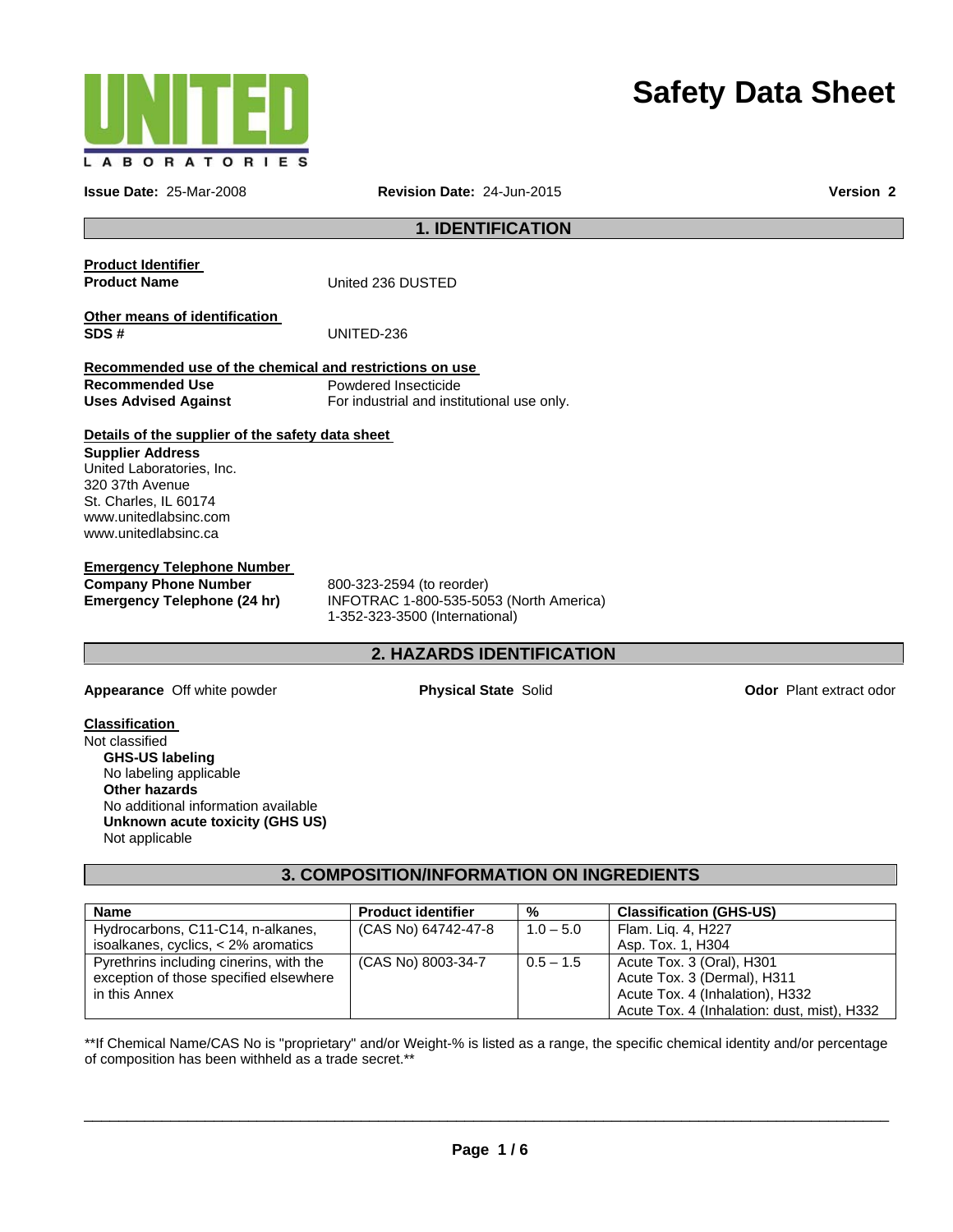### $\Box$ **4. FIRST-AID MEASURES**

### **First Aid Measures**

| General             | If you feel unwell, seek medical advice (show the label where possible).                                       |
|---------------------|----------------------------------------------------------------------------------------------------------------|
| <b>Eye Contact</b>  | Rinse immediately with plenty of water. Remove contact lenses, if present and easy to do.<br>Continue rinsing. |
| <b>Skin Contact</b> | Rinse skin with water/shower.                                                                                  |
| <b>Inhalation</b>   | Remove the victim into fresh air.                                                                              |
| Ingestion           | Rinse mouth with water. Do NOT induce vomiting.                                                                |

### **Most important symptoms and effects**

| <b>Symptoms</b>                                                            | Not expected to present a significant hazard under anticipated conditions of normal use. |
|----------------------------------------------------------------------------|------------------------------------------------------------------------------------------|
| <b>Eve Contact</b>                                                         | Direct contact with the eyes is likely irritating. Lacrimation.                          |
| <b>Skin Contact</b>                                                        | Harmful in contact with skin.                                                            |
| Inhalation                                                                 | May cause respiratory irritation.                                                        |
| Ingestion                                                                  | Gastrointestinal complaints.                                                             |
| Indication of any immediate medical attention and special treatment needed |                                                                                          |

**Notes to Physician No additional information available** 

### **5. FIRE-FIGHTING MEASURES**

#### **Suitable Extinguishing Media**

Water spray. Dry chemical powder. Carbon dioxide.

#### **Specific Hazards Arising from the Substance or Mixture**

**Reactivity** Upon combustion: CO and CO2 are formed.

### **Protective equipment and precautions for firefighters**

 **Firefighting instructions:** Exercise caution when fighting any chemical fire. Use water spray or fog for cooling exposed containers. Take account of environmentally hazardous firefighting water. **Protection during firefighting:** Do not enter fire area without proper protective equipment, including respiratory protection.

### **6. ACCIDENTAL RELEASE MEASURES**

### **Personal precautions, protective equipment and emergency procedures**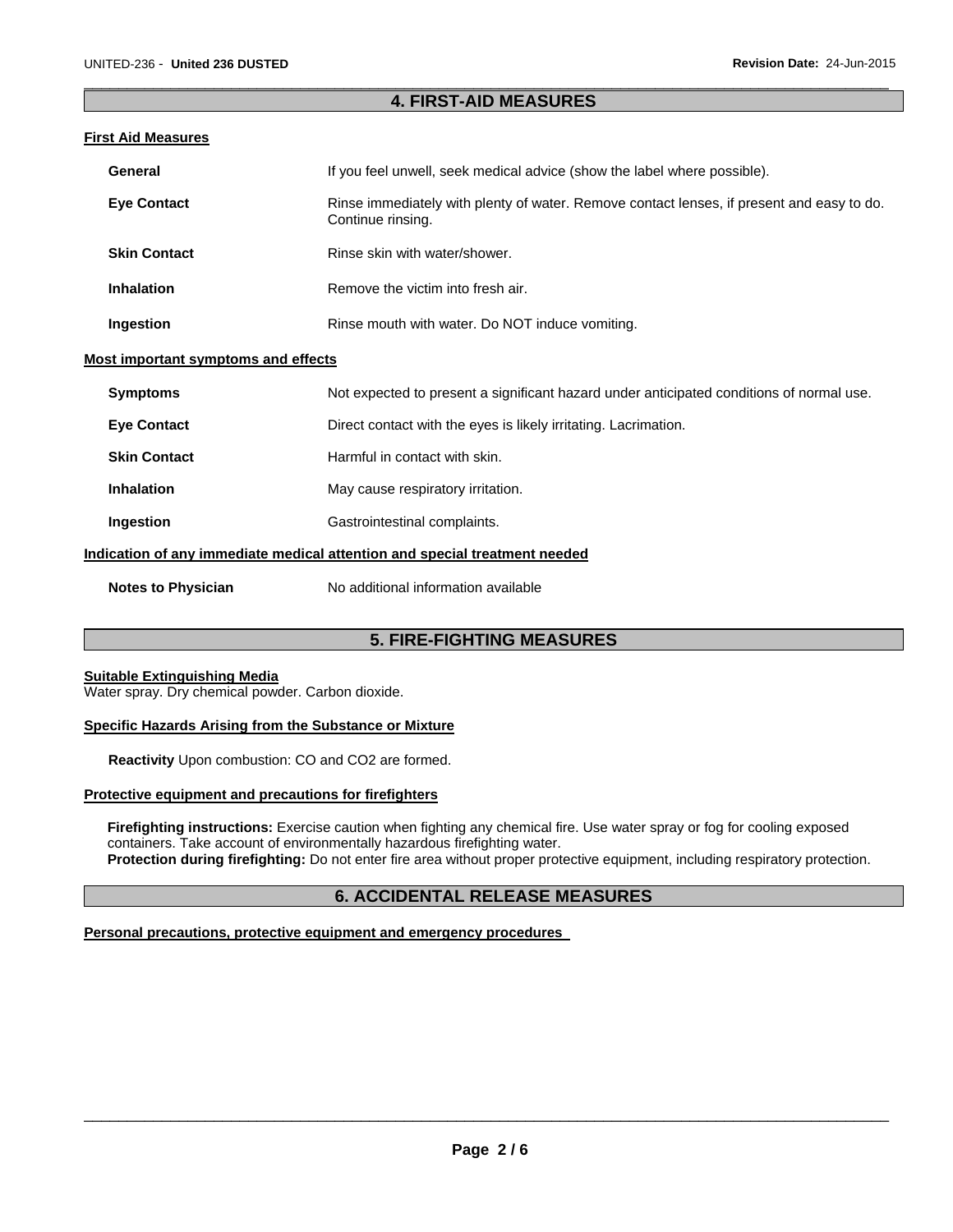| <b>General measures</b>                                                                   | Isolate from fire, if possible, without unnecessary risk.                                                                                                                                                                                            |
|-------------------------------------------------------------------------------------------|------------------------------------------------------------------------------------------------------------------------------------------------------------------------------------------------------------------------------------------------------|
| For non-emergency personnel<br><b>Protective equipment</b><br><b>Emergency procedures</b> | Protective ogles. Gloves. Protective clothing.<br>Evacuate unnecessary personnel. Avoid contact with skin, eyes and clothing. Ventilate<br>spillage area.                                                                                            |
| For emergency responders<br><b>Protective equipment</b><br><b>Emergency procedures</b>    | Equip cleanup crew with proper protection.<br>Stop leak if safe to do so. Stop release. Ventilate area.                                                                                                                                              |
| <b>Environmental precautions</b>                                                          | Avoid release to the environment. Prevent entry to sewers and public waters.                                                                                                                                                                         |
| Methods and material for containment and cleaning up                                      |                                                                                                                                                                                                                                                      |
| <b>Methods for Containment</b>                                                            | Collect spillage.                                                                                                                                                                                                                                    |
| <b>Methods for Clean-Up</b>                                                               | This material and its container must be disposed of in a safe way, and as per local<br>legislation.                                                                                                                                                  |
|                                                                                           | 7. HANDLING AND STORAGE                                                                                                                                                                                                                              |
| <b>Precautions for safe handling</b>                                                      |                                                                                                                                                                                                                                                      |
| <b>Advice on Safe Handling</b>                                                            | Comply with legal requirements. Do not handle until all safety precautions have been read<br>and understood. Use personal equipment as required. Do not eat, drink or smoke when<br>using this product. Do not get in eyes, on skin, or on clothing. |
| <b>Hygiene Measures</b>                                                                   | Wash thoroughly after handling. Wash contaminated clothing before reuse.                                                                                                                                                                             |
| Conditions for safe storage, including any incompatibilities                              |                                                                                                                                                                                                                                                      |
| <b>Technical measures</b>                                                                 |                                                                                                                                                                                                                                                      |
|                                                                                           | Comply with applicable regulations.                                                                                                                                                                                                                  |
| <b>Storage conditions</b>                                                                 | Keep container closed when not in use.                                                                                                                                                                                                               |
| Incompatible products                                                                     | Oxidizing agent.                                                                                                                                                                                                                                     |
| Storage area                                                                              | Meet the legal requirements. Store in a cool area. Store in a well-ventilated place.                                                                                                                                                                 |

**Special rules on packaging**  Meet the legal requirements.

# **8. EXPOSURE CONTROLS/PERSONAL PROTECTION**

### **Control Parameters**

|       | Pyrethrins including cinerins, with the exception of the specified elsewhere in this Annex (8003-34-7) |            |
|-------|--------------------------------------------------------------------------------------------------------|------------|
| ACGIH | TWA (ma/m^3)<br>`GIF.<br>Δ(                                                                            | ്. mɑ/m^′` |

# **Exposure Controls**

# **Personal Protective Equipment**

Use appropriate personal protective equipment when risk assessment indicates this is necessary.

# **9. PHYSICAL AND CHEMICAL PROPERTIES**

# **Information on basic physical and chemical properties**

| <b>Physical State</b><br>Appearance | Solid<br>Fine off white powder | Odor | Mild plant extract odor |
|-------------------------------------|--------------------------------|------|-------------------------|
|                                     |                                |      |                         |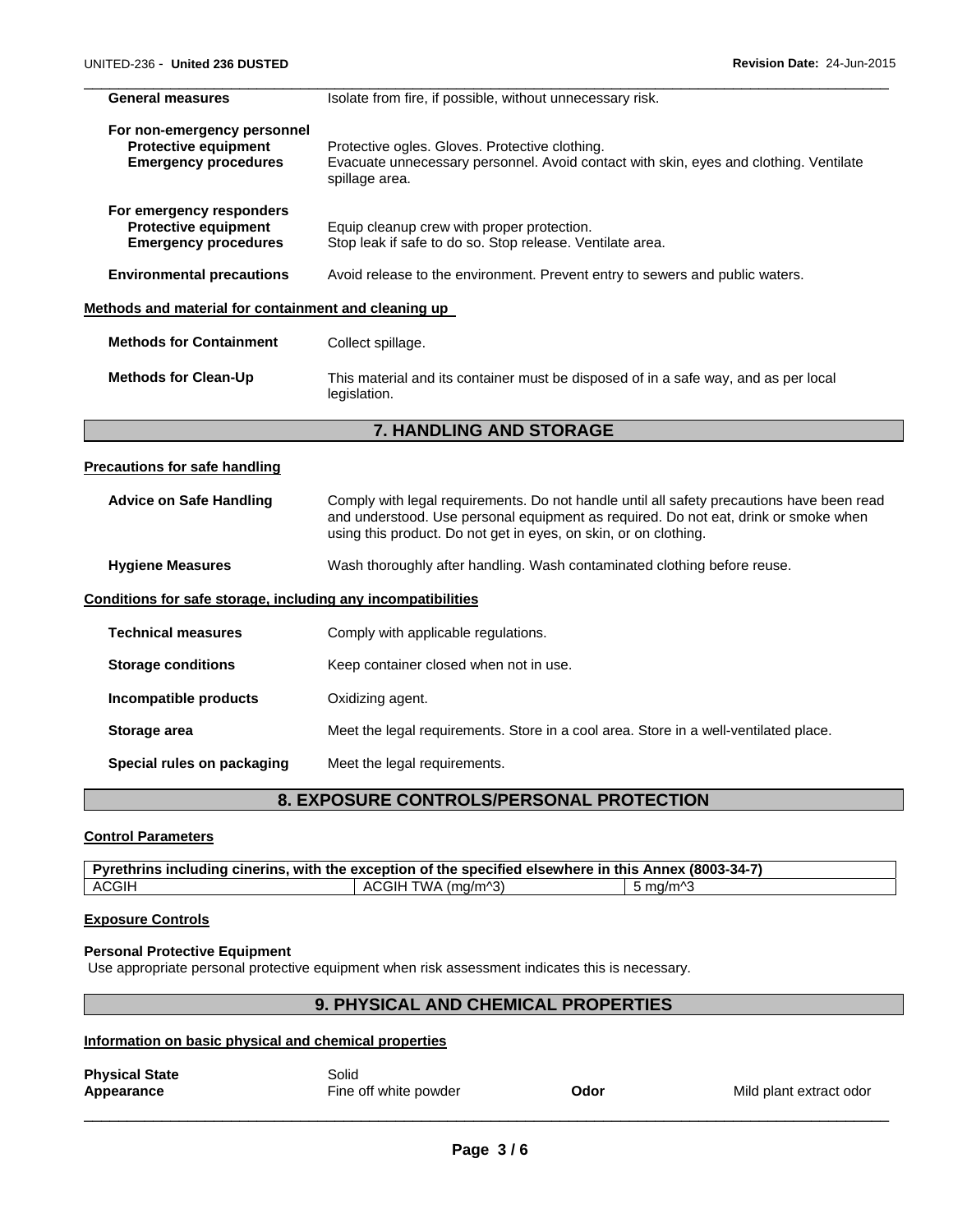| Color                            | Off white            | <b>Odor Threshold</b> | No data available |
|----------------------------------|----------------------|-----------------------|-------------------|
| <b>Property</b>                  | Values               | Remarks • Method      |                   |
| рH                               | 6.6                  |                       |                   |
| <b>Melting point</b>             | No data available    |                       |                   |
| <b>Freezing point</b>            | No data available    |                       |                   |
| <b>Boiling point</b>             | No data available    |                       |                   |
| <b>Flash point</b>               | $>200^{\circ}$ F     |                       |                   |
| <b>Relative evaporation rate</b> | No data available    |                       |                   |
| <b>Flammability</b>              | No data available    |                       |                   |
| <b>Explosion limits</b>          | No data available    |                       |                   |
| <b>Explosive properties</b>      | No data available    |                       |                   |
| <b>Oxidizing properties</b>      | No data available    |                       |                   |
| Vapor pressure                   | No data available    |                       |                   |
| <b>Relative density</b>          | No data available    |                       |                   |
| <b>Relative vapor density</b>    | No data available    |                       |                   |
| <b>Specific gravity/density</b>  | $0.304$ g/cm $^{13}$ |                       |                   |
| <b>Solubility</b>                | No data available    |                       |                   |
| <b>Low Pow</b>                   | No data available    |                       |                   |
| Log Kow                          | No data available    |                       |                   |
| <b>Auto-ignition temperature</b> | No data available    |                       |                   |
| <b>Decomposition temperature</b> | No data available    |                       |                   |
| <b>Viscosity</b>                 | No data available    |                       |                   |
| <b>Kinematic viscosity</b>       | No data available    |                       |                   |
| <b>Dynamic viscosity</b>         | No data available    |                       |                   |
| <b>VOC Content</b>               | None                 |                       |                   |

# **10. STABILITY AND REACTIVITY**

### **Reactivity**

Upon combustion: CO and CO2 are formed.

### **Chemical Stability**

No additional information available.

### **Possibility of Hazardous Reactions**

Refer to section on Reactivity.

#### **Conditions to Avoid**

No additional information available.

### **Incompatible Materials**

No additional information available.

#### **Hazardous Decomposition Products**

Under normal conditions of storage and use, hazardous decomposition products should not be produced.

### **11. TOXICOLOGICAL INFORMATION**

#### **Acute Toxicity:** Not classified

| Demise Fire Ant & Insect Dehvdrator |                             |
|-------------------------------------|-----------------------------|
| LD50 oral rat                       | Albino Rat<br>a/ka          |
| LD50 dermal rabbit                  | Albino Rabbit<br>a/ka<br>24 |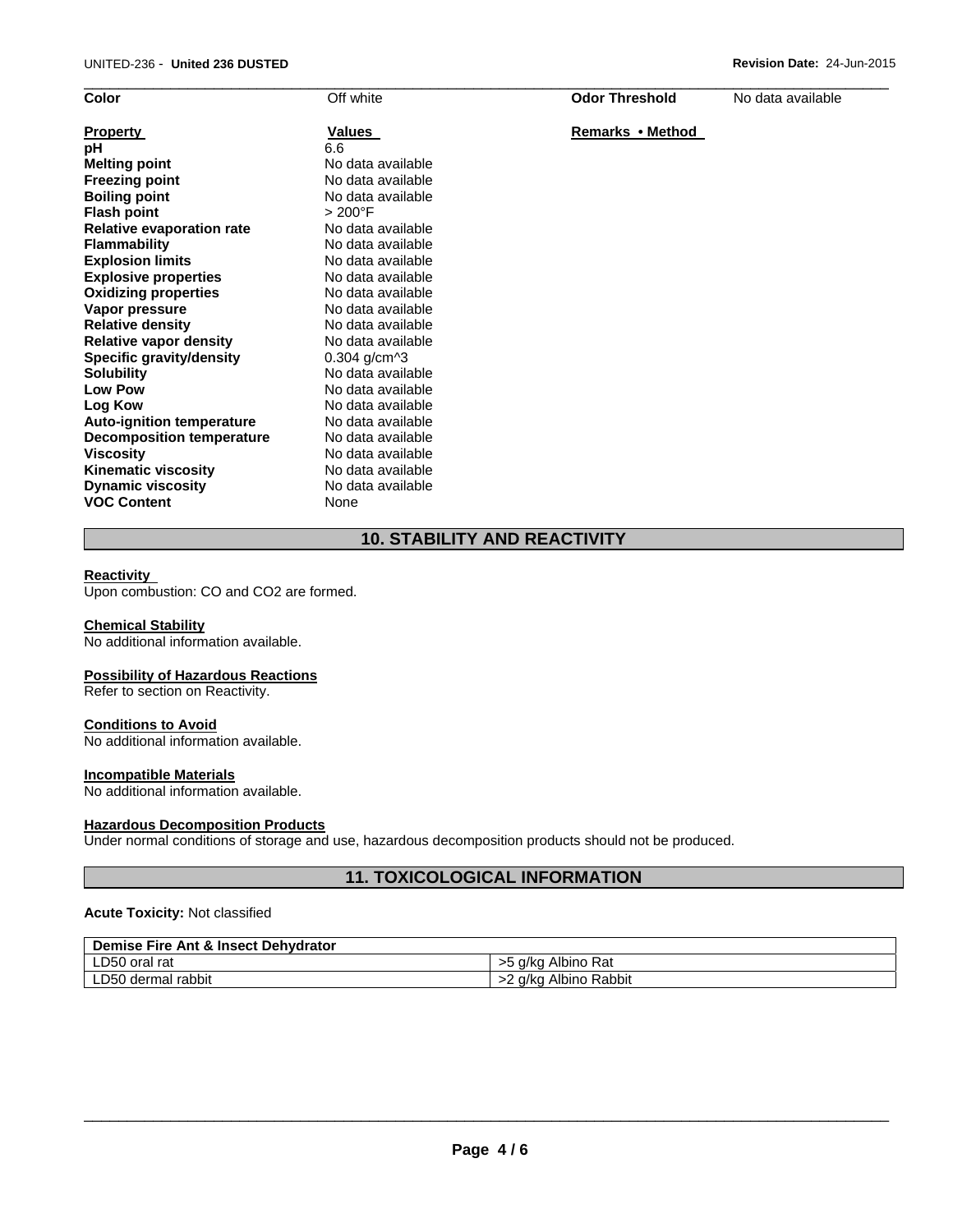| Pyrethrins including cinerins, with the exception of those specified elsewhere in this Annex (8003-34-7) |                            |
|----------------------------------------------------------------------------------------------------------|----------------------------|
| LD50 oral rat                                                                                            | 200 mg/kg (Rat)            |
| LC50 inhalation rat (mg/l)                                                                               | 3.4 mg/l/4h (Rat)          |
| ATE CLP (oral)                                                                                           | 200.000 mg/kg body weight  |
| ATE CLP (dermal)                                                                                         | 1100.000 mg/kg body weight |
| ATE CLP (vapors)                                                                                         | 3.400 mg/l/4h              |
| ATE CLP (dust, mist)                                                                                     | 3.400 mg/l/4h              |
|                                                                                                          |                            |

 $\Box$ 

| hydrocarbons, C11-C14, n-alkanes, isoalkanes, cyclics, <2% aromatics (64742-47-8) |                                             |
|-----------------------------------------------------------------------------------|---------------------------------------------|
| LD50 dermal rabbit                                                                | 5000 mg/kg body weight (Rabbit; Literature) |

| <b>Skin Corrosion/Irritation</b>                  | Not classified. |
|---------------------------------------------------|-----------------|
| <b>Serious Eye Damage/Irritation</b>              | Not classified. |
| Respiratory or skin sensitization Not classified. |                 |
| Germ cell mutagenicity                            | Not classified. |
| Carcinogenicity                                   | Not classified. |
| <b>Reproductive toxicity</b>                      | Not classified. |
| Specific target organ toxicity                    | Not classified. |
| (single exposure)                                 |                 |
| Specific target organ toxicity                    | Not classified. |
| (repeated exposure)                               |                 |
| <b>Aspiration hazard</b>                          | Not classified. |

#### **Information on physical, chemical and toxicological effects**

| Symptoms after inhalation   | May cause respiratory irritation.                              |
|-----------------------------|----------------------------------------------------------------|
| Symptoms after skin contact | Harmful in contact with skin.                                  |
| Symptoms after eye contact  | Direct contact with the eyes is likely irritating. Lacrimation |
| Symptoms after ingestion    | Gastrointestinal complaints.                                   |

# **12. ECOLOGICAL INFORMATION**

#### **Persistence/Degradability**

Readily biodegradable in water. Absorbs into the soil.

#### **Bioaccumulative Potential**

| Log Pow                            | 6.15 (Estimated value)                              |  |  |
|------------------------------------|-----------------------------------------------------|--|--|
|                                    |                                                     |  |  |
| Log Pow                            | $6 - 8.2$                                           |  |  |
| Bioaccumulative potential          | High potential for bioaccumulation (Log Kow $> 5$ ) |  |  |
| <b>13. DISPOSAL CONSIDERATIONS</b> |                                                     |  |  |

### **Waste Treatment Methods**

**Waste Disposal** 

**Recommendations**  Dispose of in a safe manner in accordance with local/national regulations.

# **14. TRANSPORT INFORMATION**

| <u>DOT</u>  | Not regulated |
|-------------|---------------|
| IATA        | Not regulated |
| <b>IMDG</b> | Not regulated |

### **15. REGULATORY INFORMATION**